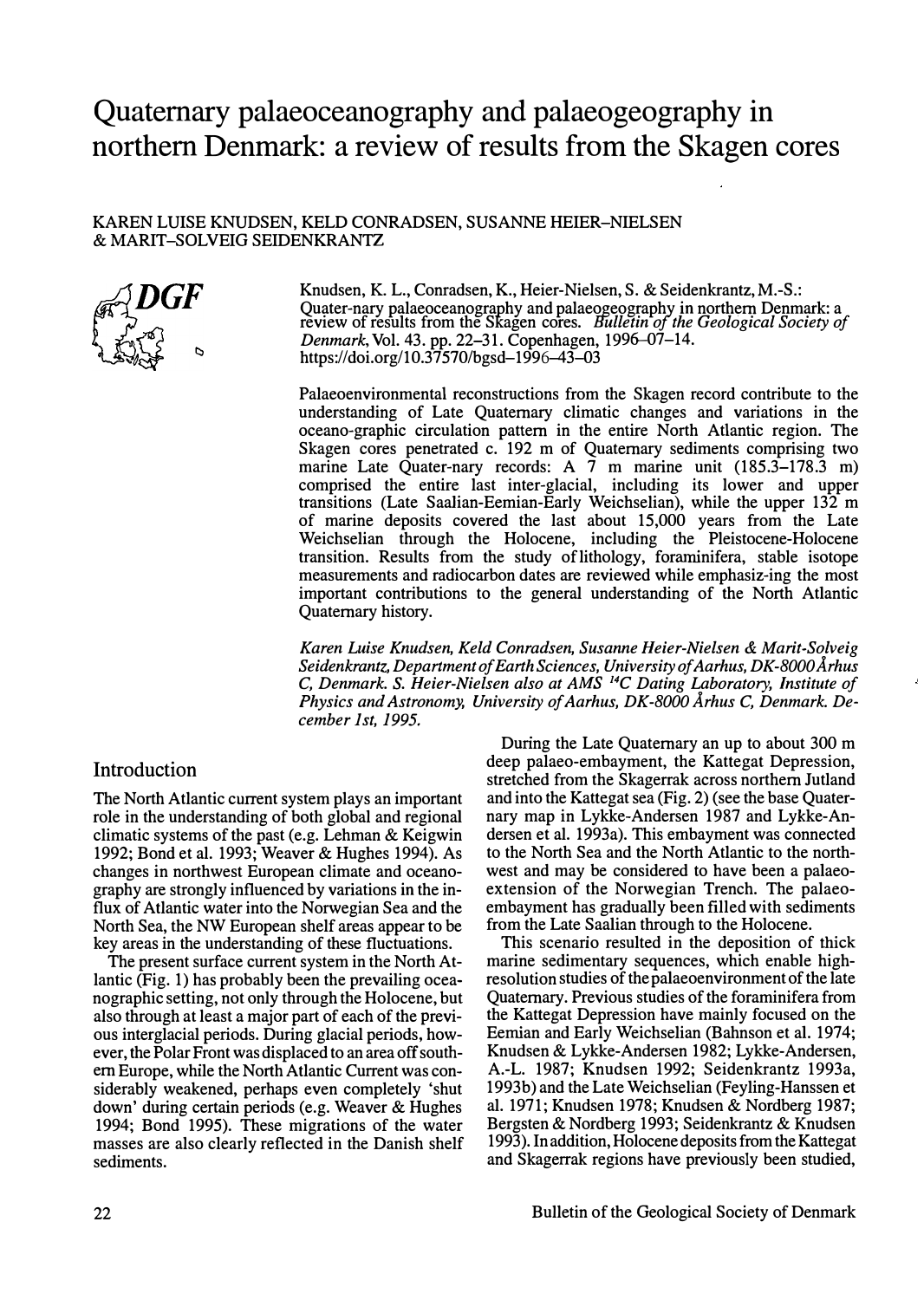Fig. 1. Location of sites mentioned in **the** text and **the**  present surface current system in the North Atlantic. **NAD** = North Atlantic Drift; E. CH. = English Channel. The area covered by Figure 2 is indicated.



e.g. Falt (1982), Nordberg & Bergsten (1988), Nordberg (1989) and Conradsen (1995). It has, however, hitherto not been possible to compare the boundary conditions of both the Eemian and the Holocene at the same site.

The purpose of this paper is to present a review of the Quatemary stratigraphy of the Skagen **3** and Skagen 4 cores (Figs **2-3)** based on lithology, foraminiferal analyses, stable isotope results and AMS radiocarbon dates. In addition, we have placed emphasis on a comparison of the Eemian and Holocene records as well as the glacial-interglacial transitions at this specific site.

**A** short compilation of ongoing work including some preliminary results from the Skagen cores is given by Knudsen (1994). More detailed studies of the foraminiferal and stable isotope stratigraphy from the glacial-interglacial-glacial cycle at Skagen are presented by Seidenkrantz et al. (1995) and Seidenkrantz & Knudsen (unpublished). Results of foraminiferal analyses, stable isotope results and 14C dates from the Late

Weichselian and Holocene sequence, including the Pleistocene-Holocene transition, are given by Knudsen et al. (1996), Conradsen & Heier-Nielsen (1995) and Heier-Nielsen et al. (1995), while geotechnical properties from the boreholes are discussed by Thorsen (1995a, 1995b) and Thorsen & Mortensen (1995).

Further palaeoenvironmental studies of the Skagen record are in progress at a number of different institutions, these being the Geological Survey of Denmark and Greenland (sediments and molluscs), University of Lund (diatoms), University College London (ostracods), University of Cambridge (pollen) and Université de Québec **i** Montréal (dinoflagellates). The chronology of the record beyond the range of the 14C dating method is being determined at the Bergen Amino acid Laboratory and at the Luminiscence Laboratory at Riso (preliminary results in Poolton et al. in press).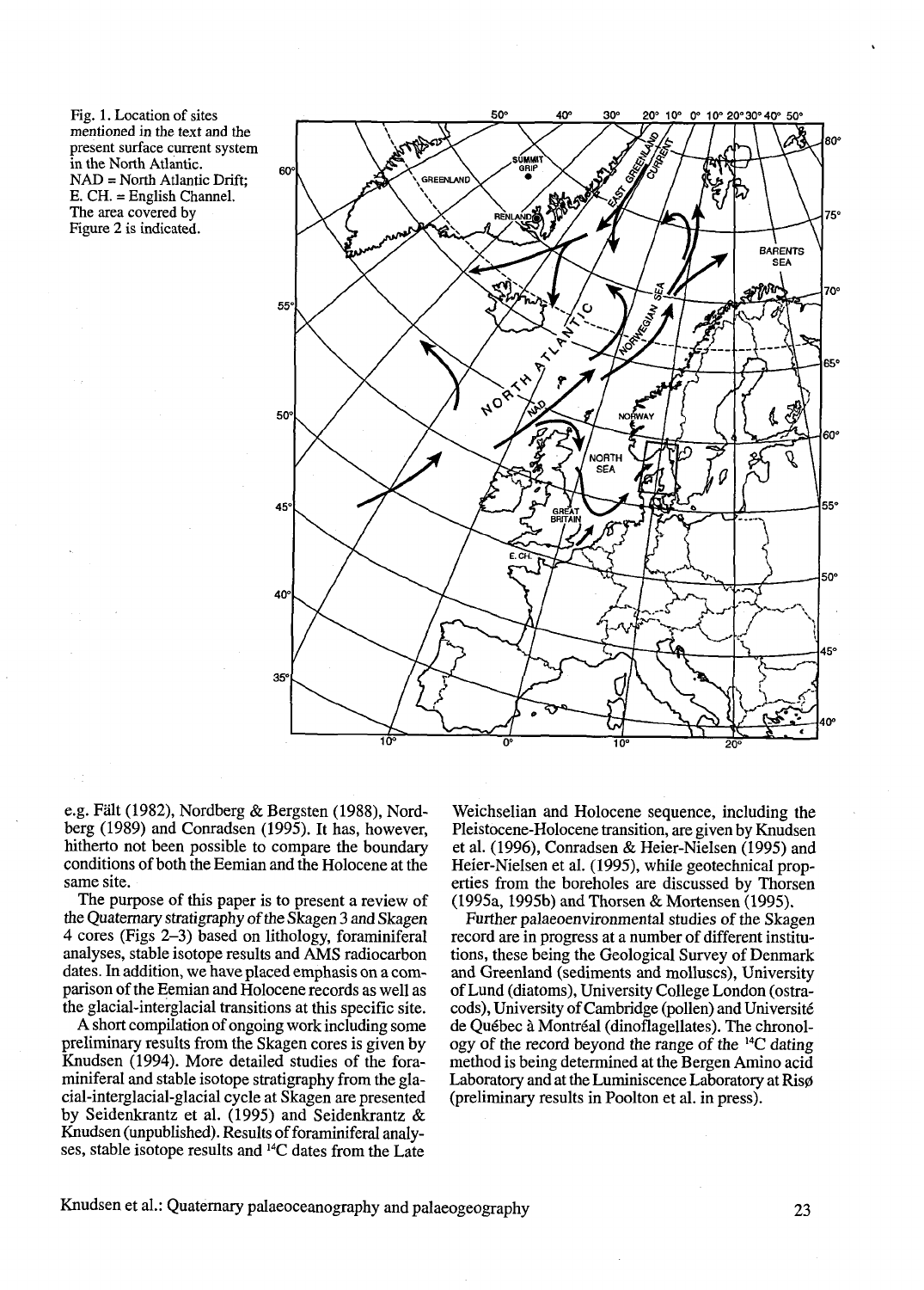

Fig. 2. Present regional oceanographic circulation pattem and location of sites mentioned in the text. Redrawn from Svansson (1975) and Nordberg (1991).

# The Skagen **3** and Skagen 4 boreholes

The borings were carried out in 1992 and 1993 just north of the city of Skagen (Fig. 2) at 1 m above sea level. Two oil exploration wells had previously been drilled in the area, but the new borings are the first to provide material of the standard required to enable a detailed study of the Quaternary strata. Skagen 3 covers the interval between 30 and 220 m depth while Skagen 4 supplements with the uppermost 30 m. The Skagen 3 core reached the pre-Quaternary (Lower Cretaceous non-marine sands) at c. 192 m depth (see Knudsen 1994).

The drilling and laboratory techniques have been described by Conradsen & Heier-Nielsen (1995), Knudsen et al. (1996) and Seidenkrantz & Knudsen (unpublished).

The Saalian-Eernian-Early Weichselian cycle (192-178.3 m)

The oldest Quaternary deposits at Skagen represent non-marine glacigenic sands, clays and diarnicts (Fig. **3),** corresponding to the Saalian Glacial (oxygen isotope stage 6) (see also Knudsen 1994).

**A** marine transgression subsequently occurred in the Late Saalian, and marine clays with subarctic benthic foraminferal faunas dominated by *Elphidium excavatum* (Terquem) forma *clavata* Cushman and *Cassidulina reniforne* NØrvang were deposited (Zone M, Figs 4-5).

The Saalian/Eemian transition (stage 6/5e) is marked by the gradual immigration of warm water species; first *Bulimina aculeata* d'Orbigny and *B. marginata* d'orbigny (grouped as *B. marginata* in Figs *4-5)* together with *Cassidulina laevigata* d'orbigny (Zone *L)*  and later, in addition, *Melonis barleeanus* (Williamson), *Bolivina skagerrakensis* (Qvale & Nigam) and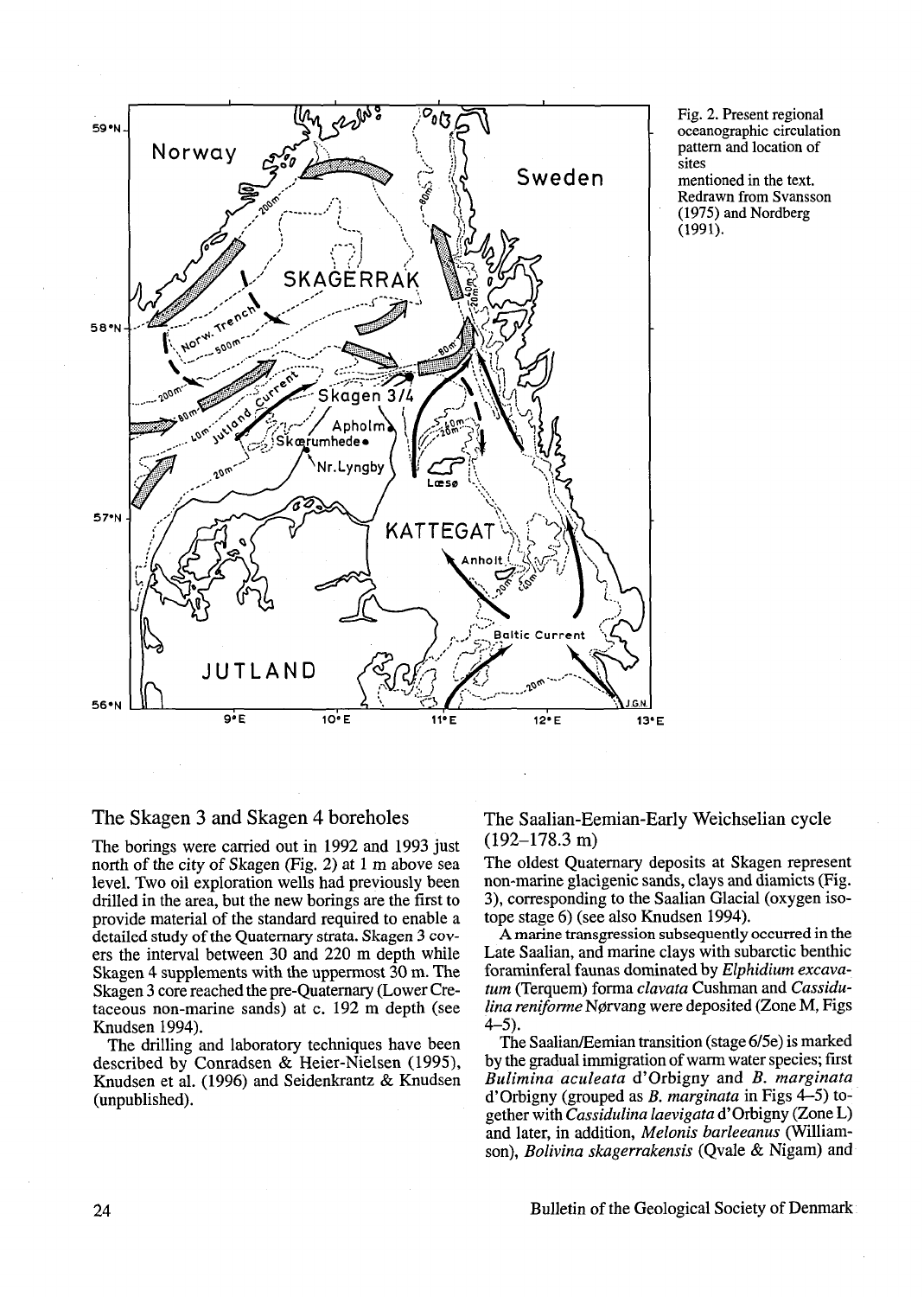

Fig. **3.** Simplified range chart for the Quaternary in the Skagen **3** and 4 cores showing the relative distribution of a few selected forarniniferai species. The foraminiferal species are separated into two groups; those with arctic and those with boreai environmental preference. *Elphidium excavatum* occurs both in arctic waters (as forma *clavara)* and in boreaion the diagram. Lithology is based on discriptions by Ole Bjørslev Nielsen (personal communication 1993) (see also Knudsen 1994).

Knudsen et al.: Quatemary palaeoceanography and palaeogeography **25**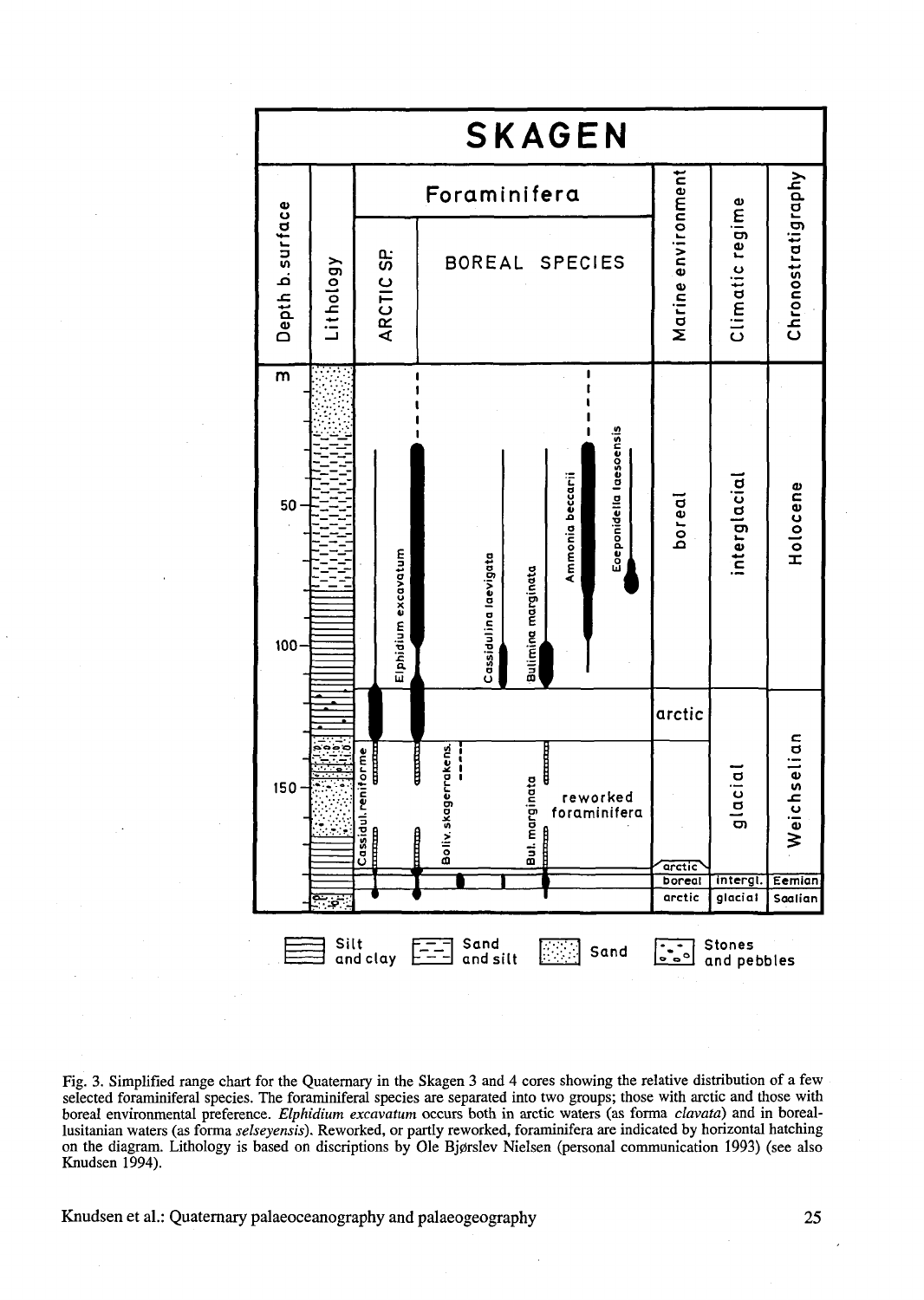

Fig. 4. Percentages of selected foraminiferal species in the glacial-interglacial-glacial cycle (Saalian-Eemian-Early Weichselian). The interval between 185.7 and 179.0 m depth in the Skagen **3** core is shown. The two mid-Eemian cooling events (Event S-l and S-2), the foraminiferal zonation (Zones M to H) and the chronostratigraphy are indicated in the diagram. **Further** details in Seidenkrantz et al. (1995) and Seidenkrantz & Knudsen (unpublished).

*Pullenia subcarinata* (d'orbigny) (Zone **K3,** Figs **4-**  5). These species are arnong the characteristic warm water elements in the main part of the 5 m thick Eemian Interglacial deposits (Zones L-I).

In two intervals within the Eemian, however, the foraminiferal assemblages differ from the remaining Eemian strata. The lower interval (Event S-l, Subzone K2), is marked by a peak in the arctic species C. *reniforme* in an otherwise temperate fauna, and the upper interval (Event S-2, Zone J) is characterized by the tmly subarctic fauna of *C. reniforme* and *E. excavatum* (Fig. 4). The two cooler intervals also show excursions in stable isotope values (Seidenkrantz & Knudsen, unpublished).

These two periods of cooling are presumably the most remarkable features of the Eemian Interglacial record in the Skagen 3 core (further discussed by Seidenkrantz et al. 1995 and Seidenkrantz & Knudsen unpublished). Marine Eemian sediments from the region have been well documented for many years, e.g. from Skærurnhede, Apholm, Norre Lyngby and Anholt (Fig. 2) (Knudsen & Lykke-Andersen 1982; Knudsen 1984; Lykke-Andersen, A.-L. 1987; Seidenkrantz 1993a, 1993b), but similar coolings have not previously been recorded in the interglacial record. We presume that this is due to lack of recovery from the relevant levels in these older cores.

The Eemian sediments at Skagen are succeeded by 2 m of marine clays with a subarctic foraminferal fauna dominated by E. *excavatum,* C. *reniforme, Epistominella takayanagii* Iwasa, *B. marginata* and *B. aculeata.* This interval is allocated to part of the Early Weichselian (substage 5d, Seidenkrantz et al. 1995; Seidenkrantz & Knudsen unpublished). A more complete Lower Weichselian sequence has previously been recorded at Apholm (Knudsen 1984,1992), but insufficient sample resolution has prevented a detailed study of the record. A study of climatic oscillations in an Early Weichselian marine record at Norre Lyngby is, however, in progress (Kristensen et al., unpublished).

#### The Early to Middle Weichselian (178.3-132 m)

About 45 m of clays and sands with scattered pebbles and stones superpose the marine Lower Weichselian at Skagen. It contains a relatively badly preserved benthic foraminiferal assemblage. The fauna is dominated by a mixture of arctic species *(E. excavatum,* C. *reniforme, Zslandiella helenae* Feyling-Hanssen & Buzas, *Haynesina orbiculare* (Brady) and *Elphidium bartletti* Cushman) and warm water species (e.g. B. *skagerrakensis,* B. *marginata* and *C. laevigata),* suggesting that a significant number of the specimens have been reworked. The warm water species were possibly transported into an arctic, glaciomarine environ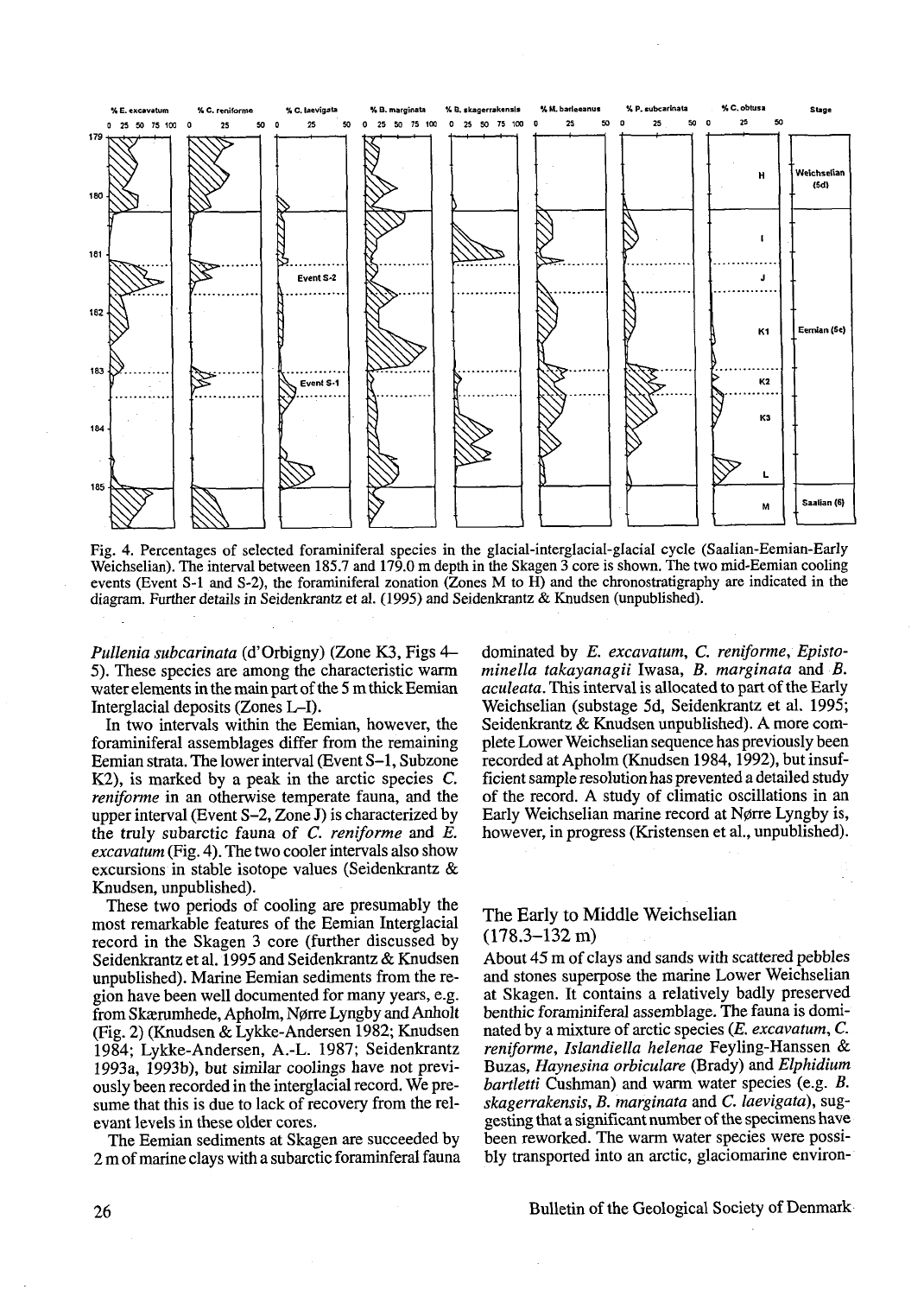ment with an existing fauna. A similar 30–40 m thick basin fil1 containing mixed, partly mixed or perhaps fully reworked foraminiferal assemblages have previously been identified in several borings in the region, i.e. Skærumhede, Læsø and Anholt (Fig. 2) (Bahnson et al. 1974; Knudsen 1986; Seidenkrantz 1993b), and this sequence can also be followed on seismic profiles over most of the Kattegat Depression (Lykke-Andersen et al. 1993b).

The Main Weichselian Glaciation is presumed to be indicated by a marked concentration of pebbles and stones in the uppermost part of this basin fil1 sediment (C. 137-135 m depth; Fig. 3).

#### The Late Weichselian and the Holocene  $(132-0)$  m)

A marine environment was re-established in the area at about 15,000-14,500 BP (from 132 m depth in the core). The sedimentation rate was high, and the marine clays initially contain a scatter of ice-rafted stones and foraminiferal assemblages dominated by ice-proximal species such as E. excavatum f. clavata and C. reniforne (Zone F; Figs **3** and 6).

The sedimentation rates decreased markedly between about 13,100 and 9,600 BP (between 117 and 114 m depth), and there was a temporary maximum of accessory species such as Nonionellina labradorica (Dawson) (see Fig. 6 and Knudsen et al. 1996), Astrononion  $gallowayi$  Loeblich & Tappan and Cibicides lobatulus (Walker & Jacob) in the assemblages. In addition, two other accessory species, Stainforthia loeblichi (Feyling-Hanssen) and Pullenia osloensis Feyling-Hanssen, appeared in the lower and upper part of this interval (see Knudsen et al. 1996).

The fluctuations in the foraminiferal faunas within this period, associated with fluctuations in stable isotope values (Fig. 6), show that the climatic variations of the BØlling Interstadial, the Older Dryas Stadial, the Allerod Interstadial, the Younger Dryas Stadial and the Preboreal affected the oceanographic conditions in the Kattegat-Skagerrak area (see also Knudsen et al. 1996). The bottom waters were still influenced by cold, normal saline Atlantic water masses imported through the Norwegian Trench, presumably as a compensation current to an increased outflow of meltwater from the Baltic area during the Bølling-Allerød Interstadial complex and the Preboreal. Minor changes during the Older Dryas and Younger Dryas Stadial periods in both the forarniniferal fauna and the isotopic composition indicate short periods when there was reduced stratification of the water column. Reduced meltwater outflow seems to have resulted in enhanced mixing of the water.

Thus, arctic/subarctic conditions prevailed in the deep Skagerrak during the entire Bølling-Allerød Interstadial complex, the Younger Dryas and the early part of the Preboreal. Previous studies (e.g. Knudsen 1978; Bergsten & Nordberg 1992; Conradsen 1995) have shown, however, that during the same period of time warmer foraminiferal assemblages occurred at least periodically in shallower water environments in the Skagerrak-Kattegat region.

Only minor changes occurred in the foraminiferal assemblages at the Pleistocene-Holocene transition (Subzone E3/E2 boundary; 115 m depth). The first boreal species, C. laevigata, had already appeared by Subzone E2 and increased through Subzone El together with **T!** osloensis, while C. reniforme and N. labradorica decreased (Fig. 6). In general, however, arcticlsubarctic environments still prevailed in the area until about 9,600 BP.

After 9,600 BP (i.e. during the remaining part of the Preboreal and during the Boreal period; Zones D and C; Fig. 6) there was a consistent occurrence of C. laevigata and a pronounced increase in other boreal species such as  $\overline{B}$ . *marginata* concurrent with a decrease in both E. excavatum and C. reniforme. This indicates increased bottom temperatures, reflecting a major inflow of warm Atlantic water masses into this relatively deep area of the eastem North Sea basin. Thus, full-interglacial hydrographic conditions were first established in the entire region after 9,600 BP. A similar two-stage post-Younger Dryas oceanographic transition with a first change prior to 10,000 BP and a second a few hundred years later has been previously recorded in the Skagerrak, the Norwegian Sea and the North Atlantic (e.g. Bergsten 1994; Koç Karpuz & Jansen 1992; Lehman & Keigwin 1992; Sarnthein et al. 1994).

At about 7,600 BP a distinct change occurred in the Holocene fauna (at 100 m depth in core). B. marginata and *C.* laevigata declined markedly (Fig. 3) and E. excavatum forma selseyensis (Heron-Allen & Earland) and Ammonia beccarii (Hofker) became the most significant species. This type of fauna is identical to that found in recent assemblages around Skagen (Conradsen et al. 1994), indicating the establishment of the modern circulation pattern in the North Sea and Skagerrak-Kattegat areas after opening of the English Channel (e.g. Jelgersma 1979; Lehman et al. 1991; Nordberg 1991) and the Danish Straits (e.g. Winn et al. 1986; Bjorck 1995). After 7,600 BP the sedimentary conditions were significantly influenced by sediment transport in the Jutland Current (including the coastal current), which caused the development of the Skagen Spit. The Holocene development of the Skagen Spit is shown in Figure 7.

A faunal change and a lithological change at about 5,500 BP (c. 8 1 m depth in core; Fig **3)** is indicated by the immigration of a new species (Eoeponidella laesoeensis Michelsen) into the area and lithologically by the deposition of relatively coarser sediments (see also Conradsen & Heier-Nielsen 1995). The change to higher energy conditions probably reflects a more pronounced Jutland Current and thus increased inflow of North Sea water into the Kattegat (see also e.g. Nord-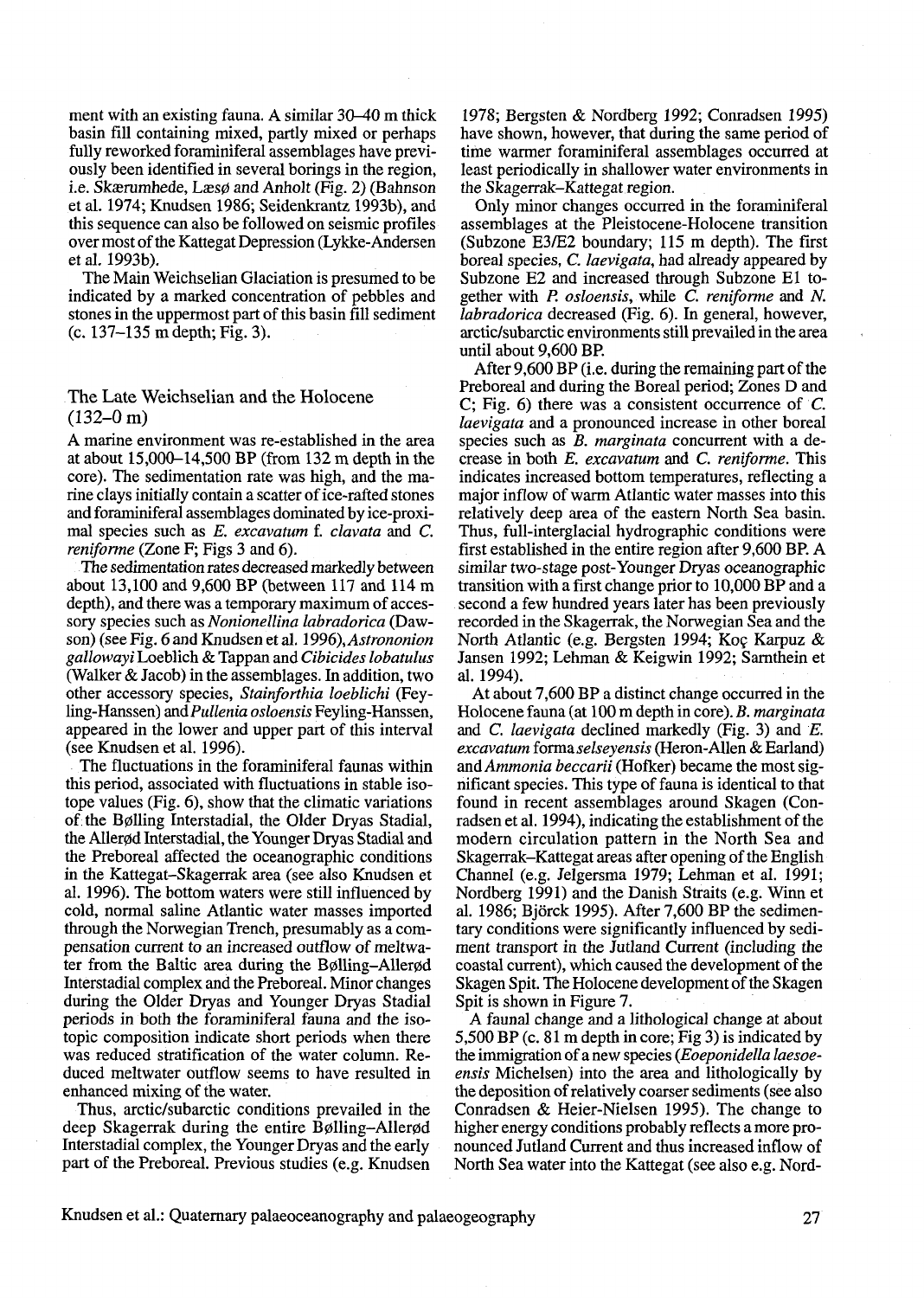

Fig. **5.** Details of the distribution of selected species at the glacialinterglacial transition from the Late Saalian to the Early Eemian at around **185** m depth in the Skagen **3** core. Foraminiferal assemblage zones (Zones M to **K3)**  and chronostratigraphy are indicated (see Seidenkrantz et al. **1995** and Seidenkrantz & Knudsen, unpublished).

berg 1991). This modification of the hydrographic system in the Skagerrak-Kattegat region is most likely a response to the climatic cooling at the end of the Holocene climatic optimum in Atlantic time and may thus reflect a regional cooling of the surface water masses of the North Atlantic.

# Comparison of the Eernian and Holocene Interglacials

During the last interglacial (Eemian) the temperatures were generally a few degrees higher than those experienced during the Holocene and today in the North Atlantic region (e.g. Sejrup & Larsen 1991; Knudsen 1992; Larsen et al. 1995; Johnsen et al. 1995a). This is also confirmed by our data from Skagen (Seidenkrantz & Knudsen, unpublished). In contrast to the relatively stable temperature conditions during the Holocene, studies of the GRIP ice core from the Summit of the Greenland ice cap suggest that the Eemian Interglacial comprised significant climatic fluctuations (e.g. Dansgaard et al. 1993; GRP Members 1993; Larsen et al. 1995; Johnsen et al. 1995b). Similar climatic variations have also been documented both in the terrestrial environment in NW Europe (e.g. Tzedakis et al. 1994; Thouveny et al. 1994), in marine deposits in the North Atlantic (e.g. Seidenkrantz & Rahman, unpublished; Fronval et al., unpublished; Sejrup et al. in press), and in NW European shelf deposits, as demonstrated by Seidenkrantz et al. (1995), Seidenkrantz & Knudsen (unpublished) and in the present paper. The two mid-Eemian cool periods may have been caused by a temporary weakening of the North Atlantic Drift (Seidenkrantz et al. 1995). In this context, a discussion of the climatic influence of east-west oscillations of the oceanic front systems between Polar and Atlantic surface waters in the Nonvegian Sea was recently presented by Sejrup et al. (in press).

In European terrestrial records, the Eemian climatic optimum seems to have occurred within the first 3000 years of the interglacial, and a similar early climatic optimum for this period has been demonstrated in the Norwegian Sea (see Larsen et al. 1995). This corresponds to the longest period with temperatures higher than at present in the GRIP ice core. A comparable early Holocene climatic optimum is known from the North Atlantic region, including the Renland ice core from East Greenland (e.g. Iversen 1973; Nesje & Kvamme 1991; Johnsen & Dansgaard 1992) and has recently also been demonstrated in the GRIP ice core from Greenland (Johnsen et al. 1995a). It has not been possible to identify a climatic optimum in the initial part of the Eemian record at Skagen in the present study.

Larsen et al. (1995) calculated that a transgression maximum occurred about 2000 years later than the Eemian climatic optimum. This has not been detectable in the Skagen record either. The general palaeowater depth at the site was presumably too great (200- 300 m) to detect any rninor fluctuations in sea level through the interglacial period (Seidenkrantz & Knudsen, unpublished).

Climatic oscillations, as reflected in both the foraminiferal assemblages and the stable isotope compositions of the Eemian record, are not found in the Holocene record from Skagen. The fauna1 succession in the Holocene sequence does, however, demonstrate changes in the hydrographic circulation pattem at about 7,600 BP and at 5,500 BP. It is suggested that the earlier change was related to the opening of the English Channel and the Danish Straits, while the latter may reflect the general cooling in the North Atlantic region at end of the Holocene climatic optimum. The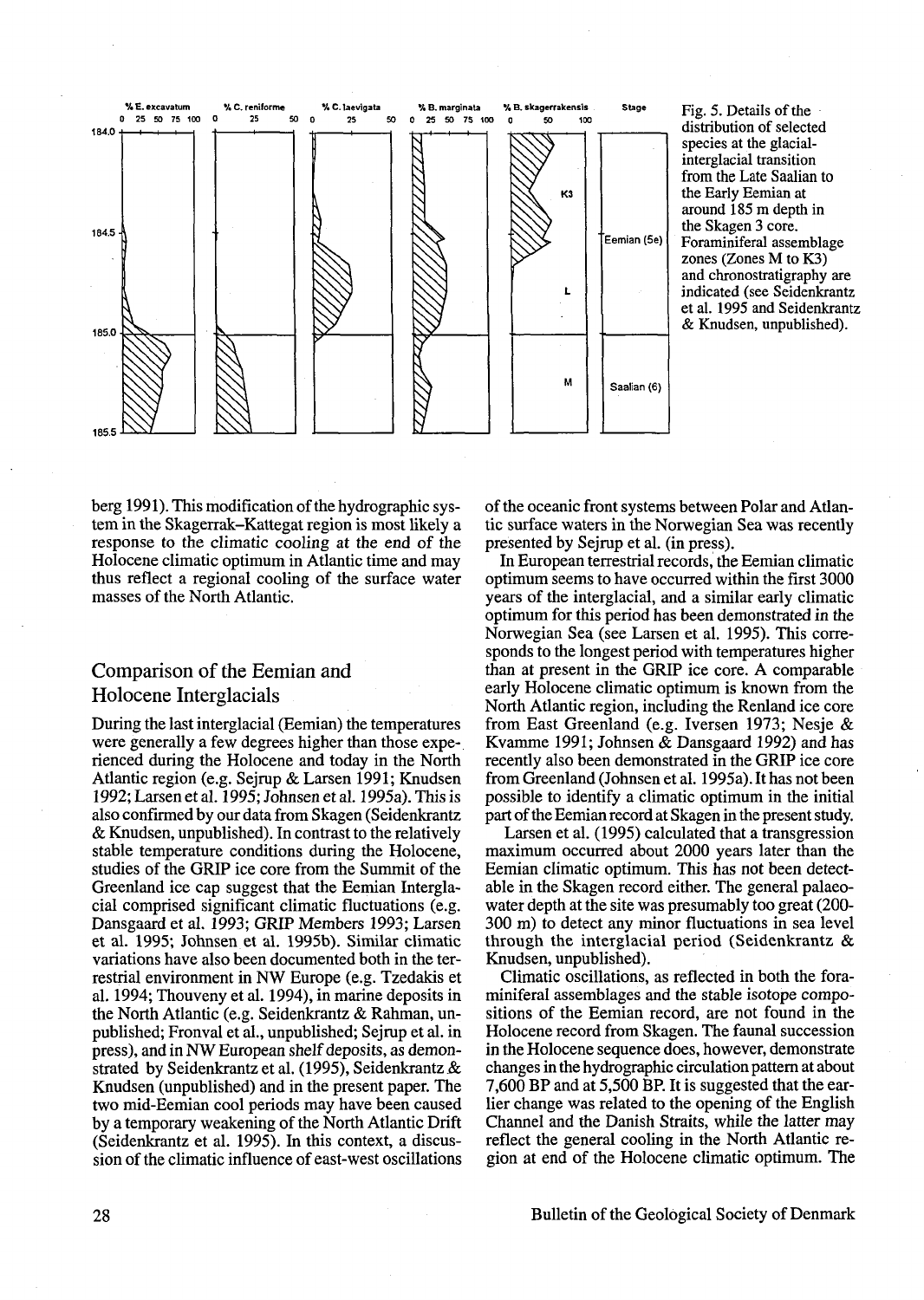

Fig. *6.* Percentage distribution of selected foraminiferal species and the oxygen isotope values at the glacial-interglacial transition from the Late Weichselian to Early Holocene between 119 and 110 m depth in the Skagen **3** core. Foraminiferal assemblage zones (Zones F to C) and the age of some important zone boundaries are indicated in addition to the chronostratigraphy (further details concerning the age model, see Knudsen et al. 1996).  $B\emptyset = B\emptyset$ lling; OD = Older Dryas;  $AL = Allergd$ ;  $YD = Younger Dryas$ ;  $PB = Preboreal$ ;  $BO = Boreal$ .

changes in palaeo-water depth through the Holocene at Skagen were affected by both isostasy and global sea level, but the gradual decrease in water depth since about 9,000 BP is largely attributed to the extremely high sediment accumulation rates in the area (Conradsen & Heier-Nielsen 1995).

#### The glacial-interglacial transitions

Studies of the Late Saalian-Eemian transition in different parts of the world show that the overall gradual warming was interrupted by a short-term climatic deterioration comparable with the Younger Dryas cold spell at the Late Weichselian-Holocene transition (Seidenkrantz et al. in press). In the Danish area this has been demonstrated by the foraminiferal and stable isotope data from the Anholt core (Seidenkrantz 1993a). **A** similar complete record of the Late Saalian

was not found at Skagen, even though the transition from the glacial into the interglacial is present in the sequence.

In general, the fauna1 change at the Saalian-Eemian transition in the Skagen core (Fig. *5)* is very similar to that found at the Weichselian-Holocene transition (Fig. *6).* The arctic species E. *excavatum* forma *clavata* and C. *reniforme* decrease markedly in frequency, while the boreal *C. laevigata* and *B. marginata* increase during the warming. In the Eemian sequence his fauna1 change is succeeded by immigration of a number of deep water species, e.g. B. *skagerrakensis,* which never migrated into the area at Skagen in the Holocene because the water depth in area was too shallow at that time (Conradsen & Heier-Nielsen 1995; Conradsen et al. 1994).

The faunal changes at glacial-interglacial transitions, thus, generally seem to be much alike from one interglacial to another if the environmental conditions are comparable. Minor details in the assemblages may,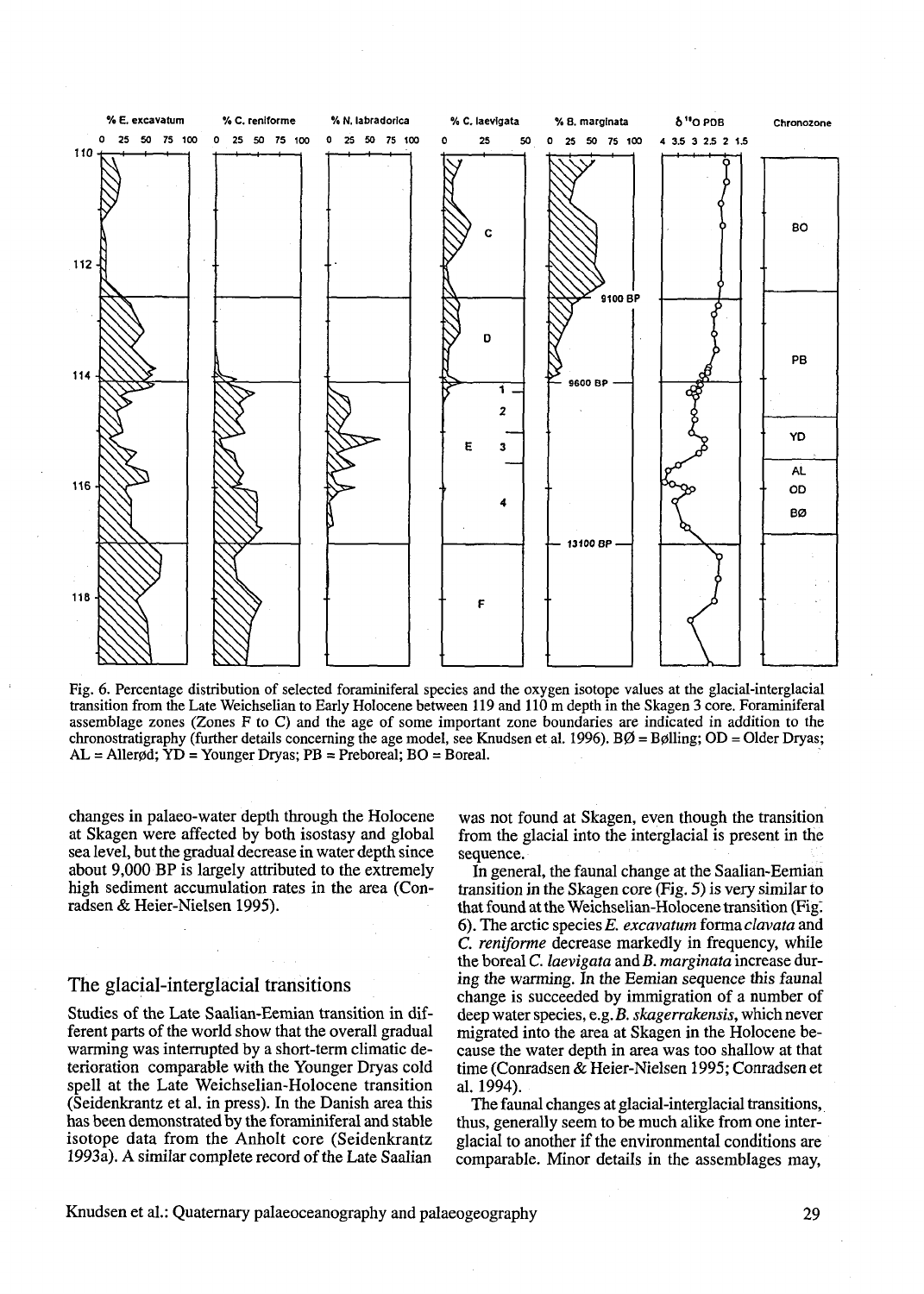

**Coastlines** 



Fig. 7. Development of the Skagen Spit after about 8,000 BP. Redrawn from Hauerbach (1992).

however, prove to be important in the separation of different glacial-interglacial transitions in a particular area. Thus, the immigration of *Cassidulina obtusa*  Williamson in the initial part of the Eemian Interglacial, as seen in the Skagen record (Fig. 4), might prove to be indicative of the Eemian in the region. A similar peak in *C. obtusa* is also seen at the Saalian-Eemian transition in the Apholm, the Anholt and the Norre Lyngby cores (Knudsen 1984; Seidenkrantz 1993a; Kristensen et al., unpublished). Details in the immigration pattems at glacial-interglacial transitions are, however, not yet fully understood.

#### Summary of results from the Skagen cores

The high-resolution studies of the marine Quaternary sequences at Skagen contribute to the understanding of the Late Quaternary climatic and oceanographic history of the entire North Atlantic region. A summary of some of the most important observations and conclusions resulting from the study of lithology, foraminifera, stable isotopes and radiocarbon dates includes:

- Climatic oscillations in the Eemian Interglacial shelf

record comparable to those described from the GRIP ice core in Greenland and in the terrestrial record of NW Europe. These oscillations are suggested to be associated with fluctuations in the North Atlantic Drift.

- A period in which glaciomarine ice-proximal conditions prevailed in the area between about 15,000 and 13,100 BP.
- The inflow of cold, normal saline Atlantic water masses at the bottom of the Skagerrak-Kattegat region during the Bolling-Allerod, the Younger Dryas and the early part of the Preboreal (c. 13,100-9,600 BP), while higher temperature conditions prevailed in shallower areas during most of this time period. Indications of decreased stratification of the water column during the Older and the Younger Dryas cold events.
- Indication of the inflow of warm Atlantic water masses in the entire region at about 9,600 BP.
- The establishment of the present hydrographic circulation system in the North Sea and the Skagerrak-Kattegat area at approximately 7,600 BP. This is suggested to be associated with the opening of the English Channel and the Danish Straits.
- Modification of the current system at approximately 5,500 BP, which may be a result of the general cooling in the North Atlantic at the end of the Holocene climatic optimum.
- The bottom water temperatures at Skagen were generally a few degrees higher during the Eemian Interglacial than during the Holocene and at present.
- A general similarity in the faunal change at the Saalian-Eemian and the Weichselian-Holocene transitions, but with specific characteristics in the immigration pattem which might show to be important for age determinations.

## Acknowledgements

The drilling at Skagen was part of a joint venture between the GeoKat project and the Skagen Spit Project and was financed by the Danish Natura1 Science Research Council and the Municipality of Skagen. Additional funding for the study was provided by the Carlsberg Foundation, Denmark and by the European Union SHELF-project. Our sincere thanks to Peter Kristensen for help with the laboratory work and for valuable discussions of the results, to Gillian Scott for correcting the English and to Jette Gissel Nielsen for help with the diagrams.

## Dansk sammendrag

Palzomiljo-undersogelser på grundlag af lithologi, foraminiferer, stabile isotoper og 14C dateringer fra Skagen har vist sig at bidrage væsentligt til forståelsen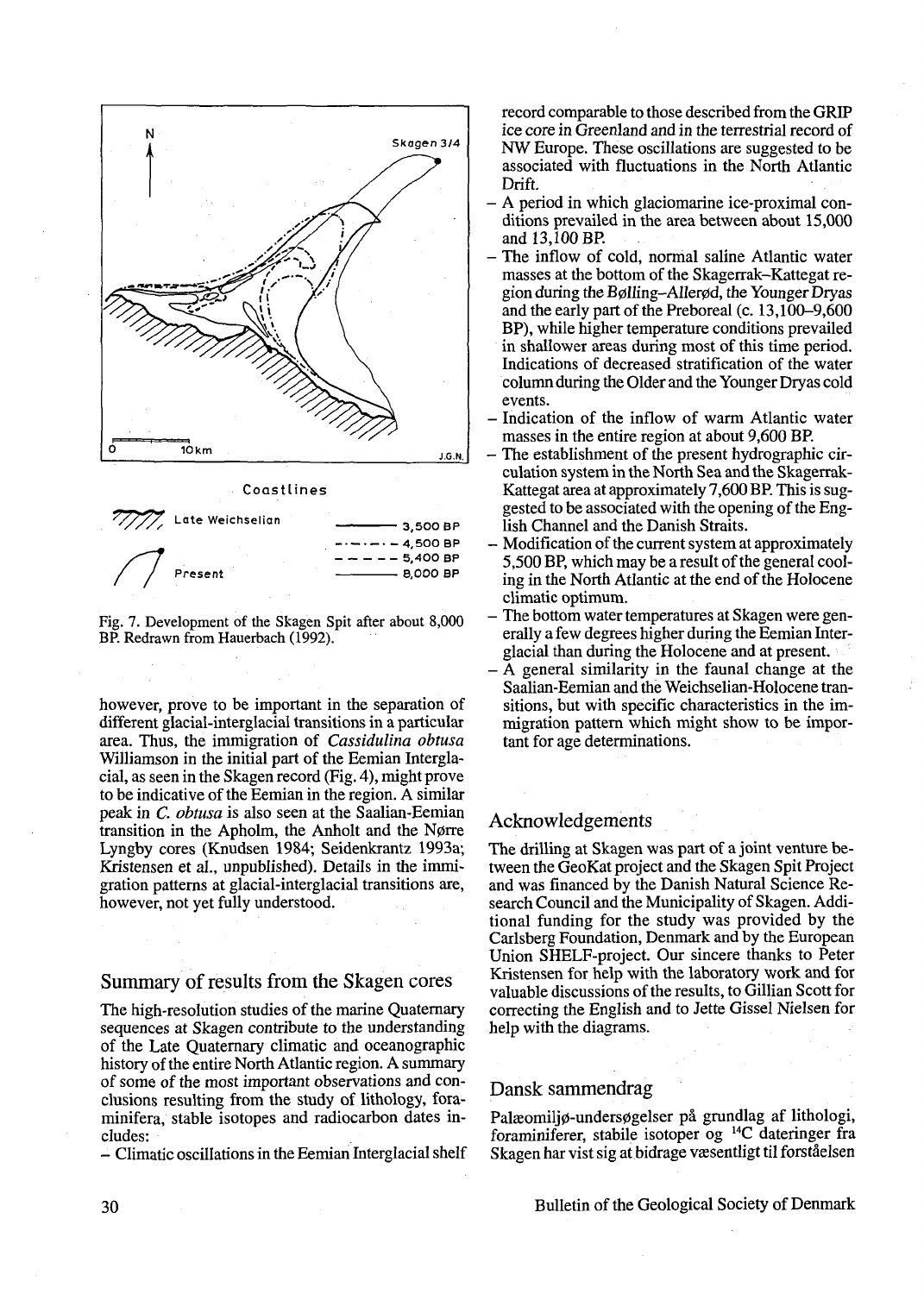af ændringer i klima og stromsystemer i hele det nordatlantiske område.

Skagen ligger i den centrale del af en dyb sydostnordvest orienteret bassinstruktur i den præ-Kvartære overflade. Denne sydostlige udlober af Norske Rende blev transgrederet af havet i Sen Saale og har siden været præget af periodevist meget hoje sedimentationshastigheder i et marint miljo. De tykke marine lagserier i området giver grundlag for at foretage palæomiljo-undersogelser med hoj tidsoplosning.

Den Kvartære lagserie ved Skagen er ca. 192 m tyk og indeholder to bemærkelsesværdige marine enheder. I den dybere del af boringen (185,3-178,3 m) forekommer en 7 m tyk marin ler, som overlejrer glacigene sedimenter. Denne marine lagserie repræsenterer en hel glacial-interglacial-glacial cyklus fra Sen Saale, Eem og Tidlig Weichsel. Som det allerede er velkendt fra området, viser foraminiferfaunaerne, at temperaturen generelt var hojere i Eem end på noget tidspunkt i Holocæn i det samme område. Denidover viser faunaeme og malinger af stabile isotoper, at det generelt varme klima har været afbrudt af to kuldeperioder. Disse klimatiske svingninger svarer til de, der er beskrevet fra GRIP iskernen på Grønland, og som fomylig også er registreret i terrestriske aflejringer i NV Europa og i dybhavssedimenter i Nordatlanten. Svingningerne skyldes formodentlig variationer i styrke og eventuelt i retning af Den nordatlantiske Strøm (Golfstrømmen).

Aflejringerne fra 178,3-132 m ved Skagen består af ler, sand og grus med et foraminiferselskab bestående af både arktiske og boreale arter. Dette sediment formodes at være afsat under Weichsel Istiden som en bassinudfyldning i denne sydlige udlgber af Norske Rende. Lignende sedimenter med blandingsfaunaer, der er præget af store mængder af omlejrede foraminiferer, er også fundet i boringer ved Skærumhede, på Læsø og på Anholt.

De Øverste 132 m reprzsenterer en marin aflejringsperiode, som dækker Sen Weichsel og hele Holocæn (indtil området blev land for ca. 300 år siden). Foraminiferer og stabile isotoper viser, at der herskede isproximale forhold i området mellem ca. 15.000 og 13.100 BP. I Bolling-Allerod, Yngre Dryas og begyndelsen af Præboreal (13.100-9.600 BP) indikerer den bentoniske fauna relativt koldt, normal salint nordatlantisk vand. Disse atlantiske vandmasser formodes at være strommet ind langs bunden af Norske Rende som en kompensationsstrøm til udstrømmende smeltevand fra det baltiske område. Svingninger i faunaeme i Iobet af perioden tolkes som resultat af, at en reduceret udstrømning af smeltevand i kuldeperioder delvist har opløst stratifikationen af vandsøjlen (Ældre Dryas og Yngre Dryas). Mens de dybere dele af Skagerrak-Kattegat var præget af koldt bundvand helt frem til tidlig Præboreal tid, var lavtvandsområderne periodevist karakteriseret af mildere faunaer allerede fra Bolling Interstadial tid. Fgrst fra omkring 9.600 BP var hele området præget af varme atlantiske

vandmasser, og der herskede fuldt interglaciale forhold overalt.

Ændringer i foraminiferfaunaeme ved Skagen viser, at det nuværende stromsystem i Nordsoen og Skagerrak-Kattegat området må være blevet etableret ca. 7.600 BP. Dette kobles sammen med åbningen af Den engelske Kanal og de danske bzlter. Den videre faunaudvikling og ændringen i lithologi tyder desuden på en mindre modifikation af cirkulationssystemet omkring 5.500 BP, hvilket sandsynligvis er et resultat af den generelle afkøling i Nordatlanten ved slutningen af det Holocæne klimatiske optimum.

#### References

- Bahnson, H., Petersen, K. S., Konradi, P. B. & Knudsen, K. L. 1974: Stratigraphy of Quaternary deposits in the Skærumhede II boring: lithology, molluscs and foraminifera. Danmarks Geologiske Undersogelse, Arbog 1973, 27-62.
- Bergsten, H. 1994: A high resolution record of Lateglacial and early Holocene sediments from southwestem Sweden; with special emphasis on environmental changes close to the Pleistocene-Holocene transition and the influence of fresh water from the Baltic basin. Joumal of Quatemary Science 9, 1-12.
- Bergsten, H. & Nordberg, K. 1992: Late Weichselian marine stratigraphy of the southem Kattegat, Scandinavia: evidence for drainage of the Baltic Ice Lake between 12,700 and 10,300 years BP. Boreas 21,223-252.
- Bergsten, H. & Nordberg, K. 1993: Middle Weichselian marine sediments from eastem Kattegat, Scandinavia. Boreas 22,311-318.
- Bjorck, S. 1995: A review of the history of the Baltic Sea, 13.0-8.0 ka BP. Quatemay Intemational 27, 19-40.
- Bond, G. 1995. Climate and the conveyor. Nature 377,383- 384.
- Bond, G., Broecker, W., Johnsen, S., McManus, J., Labeyrie, L., Jouzel, J. & Bonani, G. 1993: Correlation between climate records from North Atlantic sediments and Greenland ice. Nature 365, 143-147.
- Conradsen, K. 1995: Late Younger Dryas to Holocene palaeoenvironrnents of the southem Kattegat, Scandinavia. The Holocene 5 (4), 447-456.
- Conradsen, K., Bergsten, H., Knudsen, K. L., Nordberg, K. & Seidenkrantz, M.-S. 1994: Recent benthic foraminiferal distribution in the Kattegat and the Skagerrak, Scandinavia. Cushman Foundation for Forarniniferal Research, Special Publication 32, 53-68.
- Conradsen, K. & Heier-Nielsen, S. 1995: Holocene paleoceanography and paleoenvironments of the Skagerrak-Kattegat, Scandinavia. Paleoceanography 10, 801-813.
- Dansgaard, W., Johnsen, S. J., Clausen, H. B., Dahl-Jensen, D., Gundestrup, N. S., Hammer, *C.* U., Hvidbjerg, *C.* S., Steffensen, J. P., Sveinsbjomsdóttir, **A.** E., Jouzel, J. & Bond, G. 1993: Evidence for general instability of past climate from a 250-kyr ice-core record. Nature 364, 218-220.
- Feyling-Hanssen, R. W., Jgrgensen, J. **A.,** Knudsen, K. L. & Lykke-Andersen, A.-L. 1971: Late Quatemary Foraminifera from Vendsyssel, Denmark and Sandnes, Nor-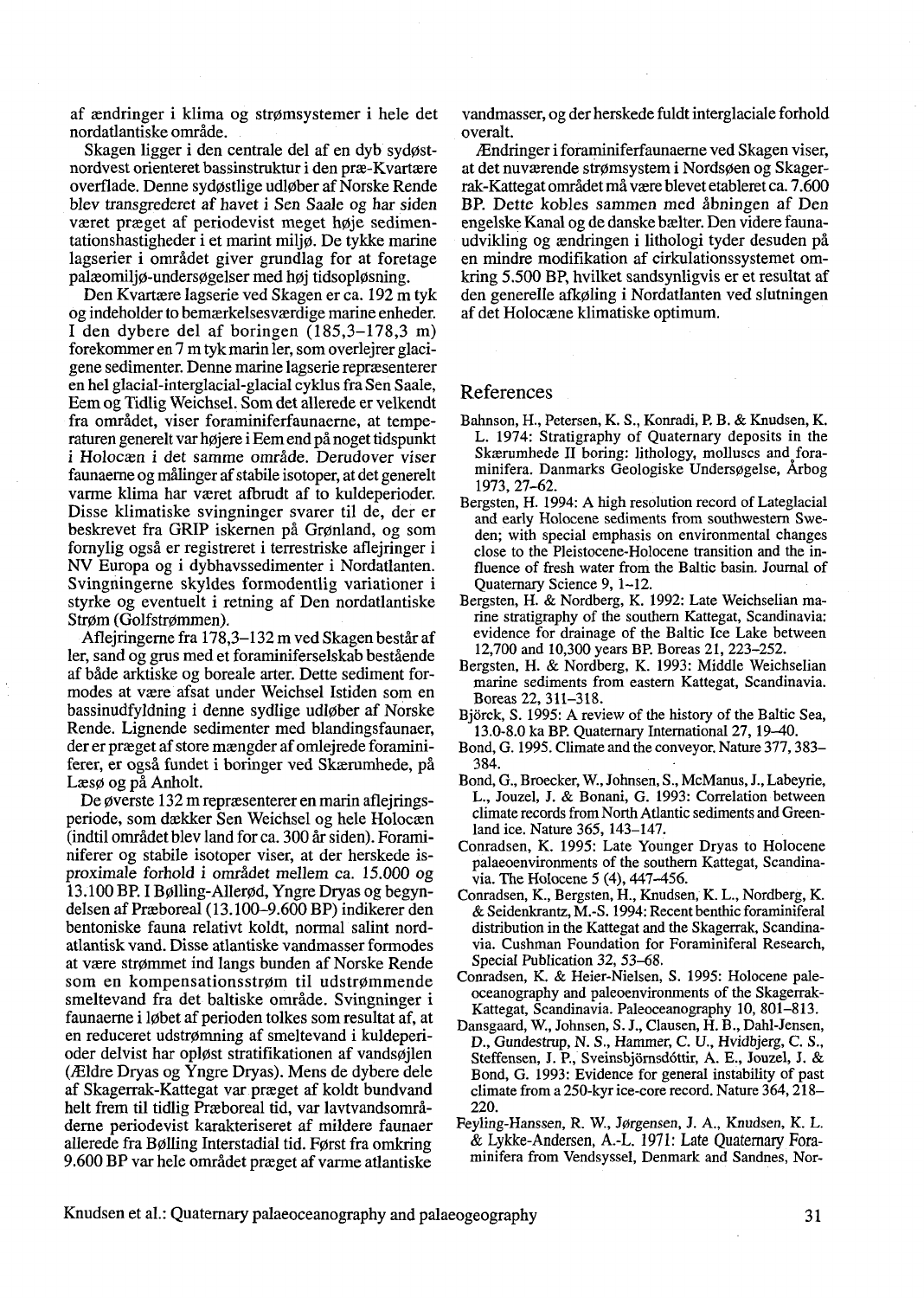way. Bulletin of the Geological Society of Denmark 21, 67-317.

- Fdt, L.-M. 1982: Late Quatemary sea-floor deposits off the Swedish west coast. Department of Geology, Chalmers University of Technology and University of Goteborg A37,259 pp.
- GRIP Members 1993: Climate instability during the last interglacial period recorded in the GRIP ice core. Nature 364,203-207.
- Hauerbach, P. 1992: Skagen Odde Skaw Spit An area of land created between two seas. In Folia Geographica Danica Tom XX. C.A. Reitzels Forlag, Copenhagen, 119 PP.
- Heier-Nielsen, S., Conradsen, K., Heinemeier, J., Knudsen, K. L., Nielsen, H. L., Rud, N. & Sveinbjörnsdóttir, A. E. 1995: Radiocarbon dating of shells and foraminifera from the Skagen core, Denmark: Evidence of reworking. Radiocarbon 37, 119-130.
- Iversen, J. 1973: The Development of Denmark's Nature since the Last Glacial. Geological Survey of Denmark. V Series 7-C, 1-126.
- Jelgersma, S. 1979: Sea-level changes in the North Sea basin. **In** Oele, E., Schuttenhelm, R. T. E. & Wiggers, A. J. (eds) The Quatemary History of the North Sea. Acta Universitatis Upsaliensis: Symposium Universitatis Upsaliensis Annum Quingentesimum Celebrantis 2, Uppsala, 233-248.
- Johnsen, S. J., Clausen, H. B., Dansgaard, W., Gundestrup, N. S., Hammer, C. U. & Tauber, H. 1995b: The Eem Stable Isotope Record along the GRIP Ice Core and Its Interpretation. Quaternary Research 43, 117-124.
- Johnsen, S. J., Dahl-Jensen, D., Dansgaard, W. & Gundestrup, N. S. 1995a: Greenland palaeotemperatures derived from GRIP bore hole temperature and isotope profiles. Tellus 47 B, 624-629.
- Johnsen, S. J. & Dansgaard, W. 1992: On flow model dating of stable isotope records from Greenland ice cores. In Bard, E. (ed) Proceedings of NATO Workshop: The Last Deglaciation, Absolute and Radiocarbon Chronologies. Erice, Italy, 1991, NATO AS1 Series 12, 13-24.
- Knudsen, K. L. 1978: Middle and Late Weichselian marine deposits at Norre Lyngby, northern Jutland, Denmark, and their forarniniferal faunas. Geological Survey of Denmark. II Series 112, 1-59.
- Knudsen, K. L. 1984: Foraminiferal stratigraphy in a ma- rine Eemian-Weichselian sequence at Apholm, North Jutland. Bulletin of the Geological Society of Denmark 32, 169-180.
- Knudsen, K. L. 1986: Foraminifer-stratigrafisk undersøgelse af marint Weichsel på Læs@. In Bahnson, H., Knudsen, K. L. & Hansen, J. M.: Læsø's Geologi. Lithologi, Biostratigrafi og Geofysik. Danmarks Geologiske Undersøgelse  $D6, 29-46.$
- Knudsen, K. L. 1992: A long marine Eemian-Weichselian shelf record in North Denmark, Scandinavia. In Kukla, G. J. & Went, E. (eds) Start of a Glacial. NATO AS1 Series I 3. Springer-Verlag Berlin Heidelberg, 157-171.
- Knudsen, K. L. 1994: The marine Quaternary of Denmark: a review of new evidence from glacial-interglacial studies. Bulletin of the Geological Society of Denmark 41, 203-218.
- Knudsen, K. L., Conradsen, K., Heier-Nielsen, S. & Seidenkrantz, M.-S. 1996: Palaeoenvironments in the Skagerrak-Kattegat basin in the eastem North Sea during the last deglaciation. Boreas 25 (2), in press.
- Knudsen, K. L. & Lykke-Andersen, A.-L. 1982: Foraminifera in the Late Saalian, Eemian, Early and Middle Weichselian of the Skærumhede I boring. Bulletin of the Geological Society of Denmark 30,97-109.
- Knudsen, K. L. & Nordberg, K. 1987: Late Weichselian and Holocene biostratigraphy in borings southeast of Frederikshavn, Denmark. Bulletin of the Geological Society of Denmark 36,289-303.
- KOG Karpuz, N. & Jansen, E. 1992: A high resolution diatom record of the last deglaciation from the SE Norwegian Sea: documentation of rapid climatic changes. Paleoceanography 7, 499-520.
- Larsen, E., Sejrup, H. P., Johnsen S. & Knudsen, K. L. 1995: Do Greenland Ice Cores Reflect NW European Interglacial Climate Variations? Quaternary Research 43, 125- 132.
- Lehman, S. J., Jones, G. A., Keigwin, L. D., Andersen, E. S., Butenko, G. & Østmo, S.-R. 1991: Initiation of the Fennoscandian ice-sheet retreat during the last glaciation. Nature 349, 513-516.
- Lehman, S. J. & Keigwin, L. D. 1992: Sudden changes in North Atlantic circulation during the last glaciation. Nature 356,757-762.
- Lykke-Andersen, A.-L. 1987: A Late Saalian, Eemian and Weichselian marine sequence at Norre Lyngby, Vendsyssel, Denmark. Boreas 16, 345-357.
- Lykke-Andersen, H. 1987: Thickness of the Quatemary deposits and their relation to the pre-Quatemary in the Fennoscandian border zone in Kattegat and Vendsyssel. Boreas 16, 369-371.
- Lykke-Andersen, H., Knudsen, K. L. & Christiansen, C. 1993a: The Quatemary of the Kattegat area, Scandinavia: a review. Boreas 22,269-281.
- Lykke-Andersen, H., Seidenkrantz, M.-S. & Knudsen, K. L. 1993b: Quaternary sequences and their relations to the pre-Quatemary in the vicinity of Anholt, Kattegat, Scandinavia. Boreas 22, 291-298.
- Nesje, A. & Kvamme, M. 1991: Holocene glacier and climate variations in western Norway: Evidence for early Holocene glacier demise and multiple Neoglacial events. Geology 19, 610-612.
- Nordberg, K. 1989: Sea-floor deposits, paleoecology and paleohydrography in the Kattegat during the later part of the Holocene. Department of Geology, Chalmers University of Technology and University of Göteborg A65, 205 pp.
- Nordberg, K. 1991: Oceanography in the Kattegat and Skagerrak over the past 8000 years. Paleoceanography 6,461- 484.
- Nordberg, K. & Bergsten, H. 1988: Biostratigraphic and sedimentological evidence for hydrographic changes in the Kattegat during the later part of the Holocene. Marine Geology 83, 135-158.
- Poolton, N. R. J., BØtter-Jensen, L., Wintle, A. G., Ypma, P. J., Knudsen, K. L., Mejdahl, V., Mauz, B., Christiansen,<br>H. E., Jacobsen, J., Jørgensen, F. & Willumsen, F. in press: A scanning system for measuring the age-related lumini- scence of split sediment cores. Boreas.
- Sarnthein, M., Winn, K., Jung, S. J. A., Duplessy, J.-C., Labeyrie, L., Erlenkeuser, H. & Ganssen, G. 1994: Changes in east Atlantic deepwater circulation over the last 30,000 years: Eight time slice reconstructions. Paleoceanography 9,209-267.
- Seidenkrantz, M.-S. 1993a: Benthic foraminiferal and stable isotope evidence for a "Younger Dryas-style" cold